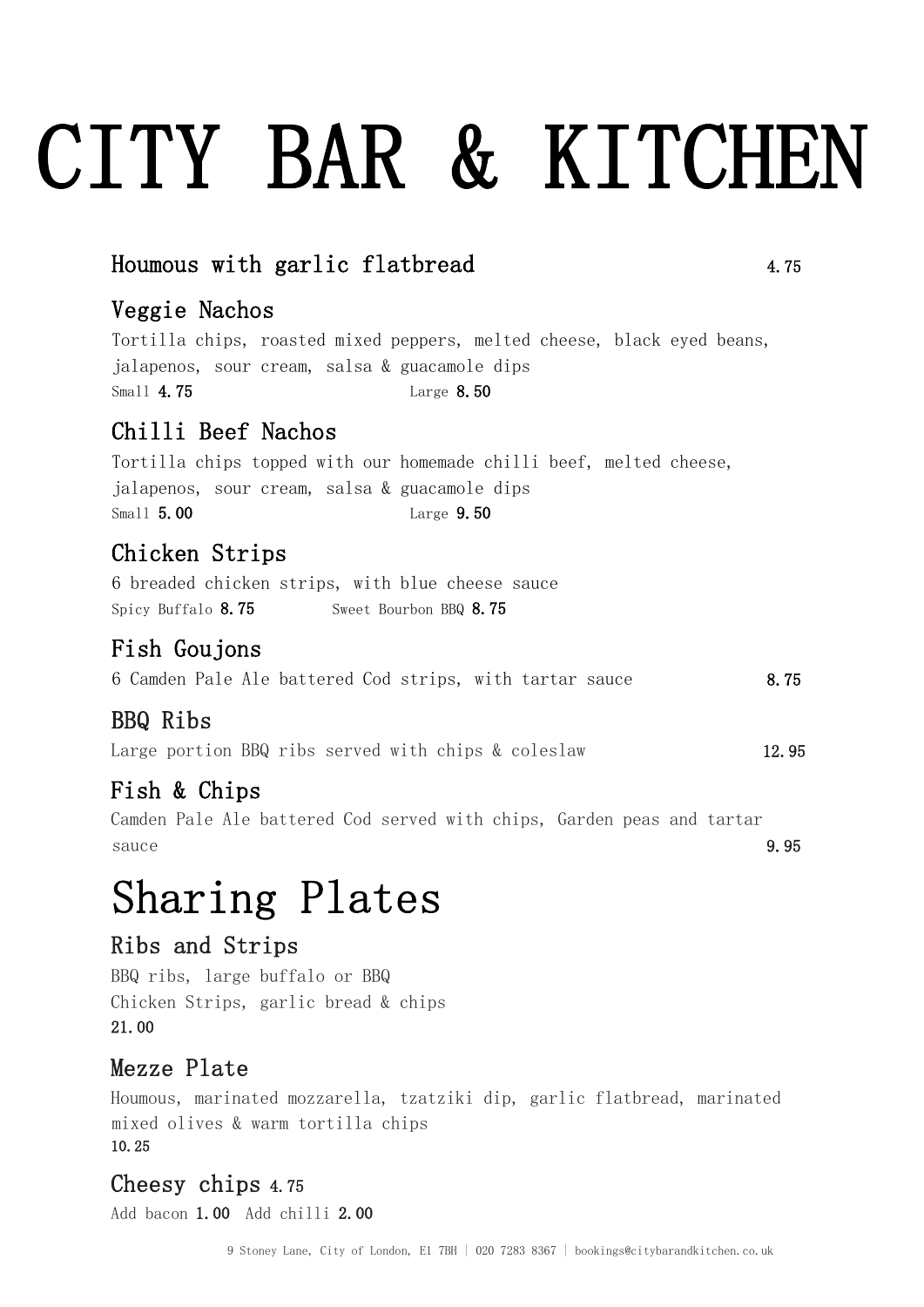### PIZZA & PINT £10!

Any Pizza & a pint of Amstel/Sagres or a small glass of wine

### PIZZA & BOTTLE OF WINE £20!

Any Pizza & a bottle of house white or red

### 12" HOMEMADE PIZZA'S

# CBK BUFFALO PIZZA

 Margarita base, marinated buffalo chicken, mozzarella, button mushrooms, sweetcorn, red onion & buffalo sauce 9.95

# MARGHERITA

Margarita base, mozzarella 8.95

# VEGETARIAN

Margarita base, mozzarella, black olives, mix peppers, button mushrooms, red onion & sweetcorn 8.95

# PEPPERONI

Margarita base, mozzarella & sliced pepperoni 8.95

# PESCATARIAN

Margarita base, mozzarella, black olives, anchovies & capers 8.95

> Add garlic & herb dip £1.00